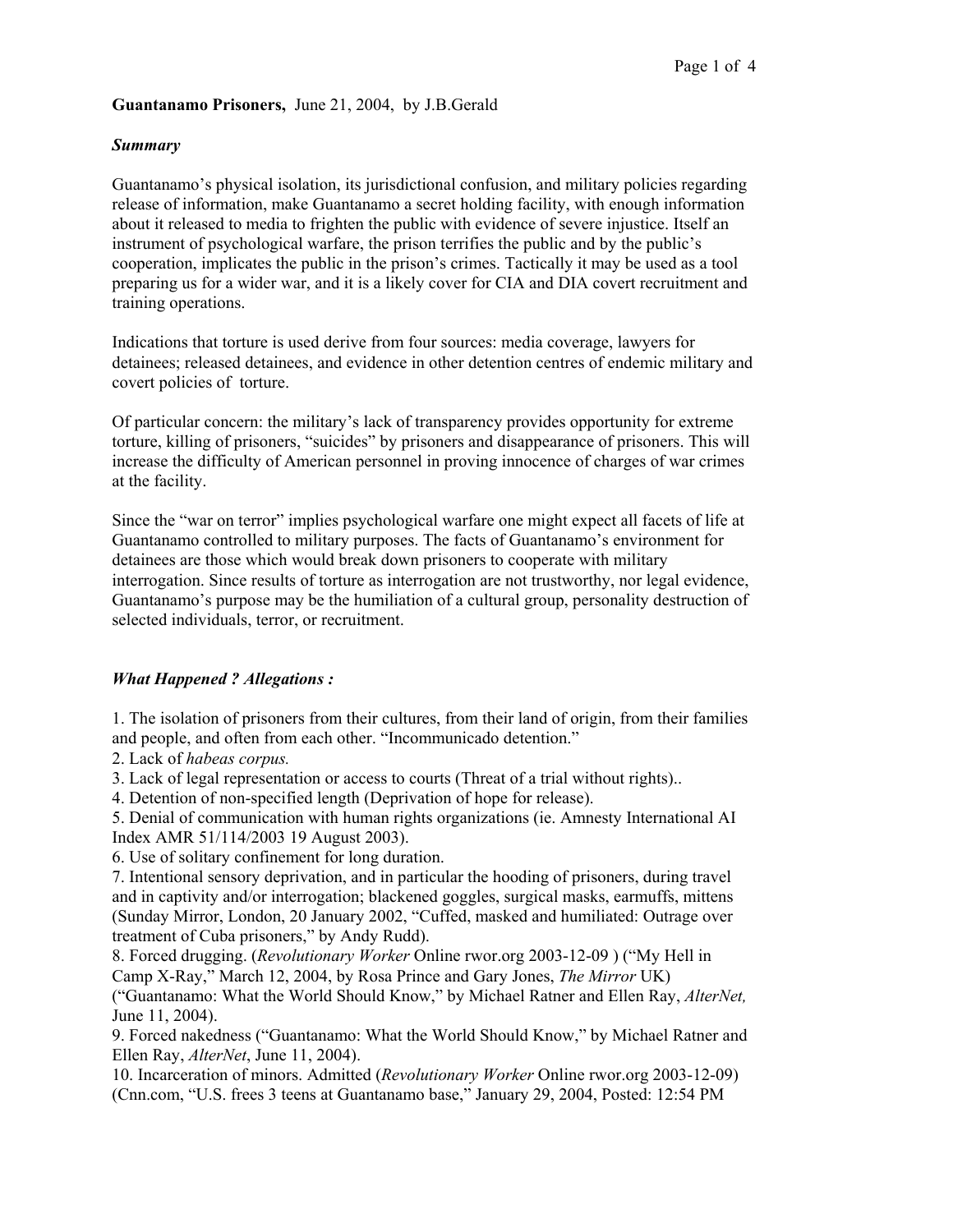EST ).

11. Interrogation. Admitted. ("Guantanamo Detainees," Department of Defense fact sheet, February 2004 "outlining the status of detainees at the U.S. Naval Base in Guantanamo Bay," posted 16 Mar 2004."U.S. Department of State's Bureau of International Information Programs").

12. A Death row (*Revolutionary Worker* Online rwor.org 2003-12-09).

13. Deprivation of toilet facilities. (National Lawyers Guild Press Release, May 14, 2004).

14. Head forced in toilet *(*"Guantanamo Discipline Squad on Video," May 22, 2004, *New Scotsman.com* http://news.scotsman.com/latest.cfm?id=2961299).

15.. Chaining and shackling ("My Hell in Camp X-Ray," March 12, 2004, by Rosa Prince and Gary Jones, *The Mirror* UK ); "short shackling" (National Lawyers Guild Press Release - May 14, 2004).

16. Being kept in cages as animals are.

17. Exposure (this can be a medical condition). Extreme heat. Sun..

18. Intentional inappropriate medical care, particularly in amputation of parts of the prisoner's bodies ("My Hell in Camp X-Ray" by Rosa Prince and Gary Jones, *The Mirror* UK , 12 March 2004).

19. Use of prisoner's medical records in conjunction with interrogation

(*washingtonpost.com,* "Detainees' Medical Files Shared, Guantanamo Interrogators' Access Criticized," by Peter Slevin and Joe Stephens, *Washington Post* Staff Writers, June 10, 2004). 20. Physical beatings and display of physically beaten prisoners to encourage cooperation by the others. ("My Hell in Camp X-Ray," March 12, 2004, by Rosa Prince and Gary Jones, *The Mirror* UK).

21. Intentional sexual and religious humiliation of prisoners ("My Hell in Camp X-Ray," March 18, 2004 by Rosa Prince and Gary Jones, *The Mirror* UK).

22. Pain relief as a reward for cooperation with interrogation.(ie. Removal from non-privileged levelsto more rewarding levels of daily life because lower levels are in fact painful per se.("Guantanamo: What the World Should Know," by Michael Ratner and Ellen Ray, *AlterNet,* June 11, 2004).

23. The use of food and water as tools of interrogation, and denial of food.(National Lawyers Guild Press Release - May 14, 2004 ).

24. Use of sleep deprivation as a tool of interrogation. (alleged use at Bagram, ref. Alif Khan, SayedAbbasin; confirmed use in Afghanistan; *AI Index*, AMR 51/114/2003, 19 August 2003). Implied use at Guantanamo.

25. Deprivation of self control as the prison claims increasing manipulation of all functions of life.

26. Continual debasement as a human being. "This creeping sickness: So now we know: torture is routinely used by the US in Guantanamo Bay," Ken Coates, March 13, 2004 , *The Guardian*.). De-humanization. degradations, humiliation .(National Lawyers Guild Press Release - May 14, 2004).

27. Mind control games.("My Hell in Camp X-Ray," March 12, 2004, by Rosa Prince and Gary Jones, *The Mirror* UK ).

28. Use of dogs against prisoners.

29. Guantanamo detainees have reported physical abuse in Kandahar or Bagram as part of the "softening up" process for interrogation. (Amnesty International, AMR 51/075/2004 , 7 May 2004).

30. On base "rendering" (interrogation by the prisoner's home country).

31. Thirty prisoners have attempted suicide or succeeded in killing themselves (*Revolutionary Worker* Online rwor.org 2003-12-09 ). Since each is the target of psychological warfare while in captivity, these cannot be called suicides but intentional deaths, or someone forced to prefer death to life. N.B. "32 suicide attempts" ("Int'l Red Cross Calls Guantanamo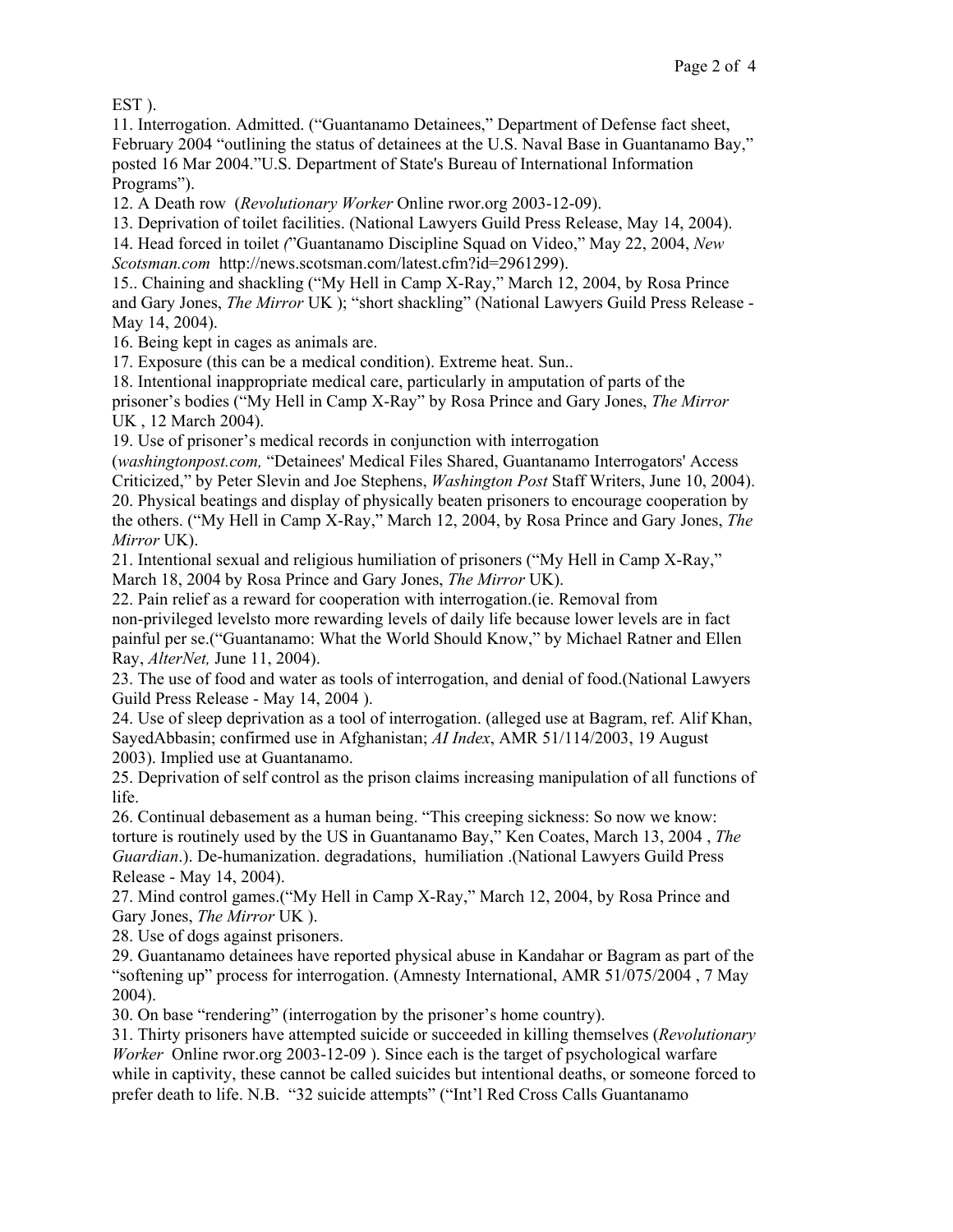Detentions 'Intolerable,'" Neil A. Lewis, *New York Times,* October 10, 2003). 34th suicide attempt, January 2004 (AI Index: AMR 51/028/2004 11 February 2004).

32. Physical torture, resulting in death; secrecy interferes with verifiable information of this at Guantanamo. Investigations into deaths in custody in both Afghanistan and Iraq are in progress (Amnesty International AMR 51/075/2004 , 7 May 2004).

33. Ghost detainees. Living prisoners have been hidden from any listing at all, by Defense Secretary Rumsfeld's order. It is more difficult to find evidence of the dead. (Possibly substantiated by ie. Amnesty International AMR 51/075/2004, 7 May 2004, see "ghost detainees.") "Internal CIA probe on 'ghost detainees' Iraqis jailed without U.S. knowing their charges or names," Bob Drogin, *Los Angeles Times*, San Francisco Chronicle online Wednesday, May 5, 2004.

34. Living under death threat CIA facility prisoners have been killed. ("Secret World of U.S. Interrogation: Long History of Tactics in Overseas Prisons Is Coming to Light," by Dana Priest and Joe Stephens, *Washington Post* Staff Writers May 11, 2004).

35. Use of torture endemic in military and covert agency policies.

1. This is recognized by the need for the January 2002 memorandum, "Alberto Gonzales, White House counsel, to President Bush:" this memo counsels Bush to declare the Geneva Convention not applicable to Al-Qaida or the Taliban.

2. Hynes-Walker Report.(*The Wall Street Journal*, June 7, 2004, "Pentagon report Set Framework for Use of Torture, Security or Legal Factors Could Trump Restrictions, Memo to Rumsfeld Argued, " by Jess Bravin).

3 .Courses offered for a generation at the U.S. School of the Americas.

4. Evidence of torture, killing, as interrogation techniques used by U.S. personnel in Vietnam.

5. CIA manual "no touch" torture signatures appear throughout accounts of Guantanamo detainees ("Torture at Abu Ghraib followed CIA's manual, "by Alfred W. McCoy, *The Boston Globe,* May 14, 2004).

6. Psychology, as applied to selling techniques of management, population and police controls, results in various degrees of perception management which bend individual human need as sought in perception to the uses of the powerful. When it is against the individual's will, it becomes a psychological hardship; extreme imbalances eventually cause pain. The extreme imbalance is trained into military thinking which is often not able to discern its crime in illegal interrogation.

7. The lessons of Abu Ghraib are that the U.S. Army will scapegoat its enlisted personnel in attempt to cover a national policy. Under current leadership it will sacrifice officers and a woman general, to maintain its claim to the right to torture people. Evasion in dealing overtly with mistakes suggests policies so deeply entrenched that eventually the policies will lead to war crimes trials .

8."Lieutenant General Ricardo Sanchez, the Commanding US general in Iraq," condoned use of "military dogs, temperature extremes, reversed sleep patterns, sensory deprivation, and diets of bread and water on detainees whenever they wished." "Sanchez borrowed heavily from a list of high-pressure tactics used at the detention center at the US naval base in Guantanamo Bay, Cuba, the report said." (Washington, June 12 (*Xinhua*net) www.chinaview.cn , quoting from the *Washington Post*).

#### *To whom ?*

At least 600 to 700 men and minors, as of this date, were taken as prisoners to Guantanamo since January 11, 2002 . Some individual names are mentioned in press accounts and in legal cases brought by lawyers on their behalf, or noted at the release of prisoners. Complete lists of prisoners are not available. Registration numbers provided the International Red Cross are